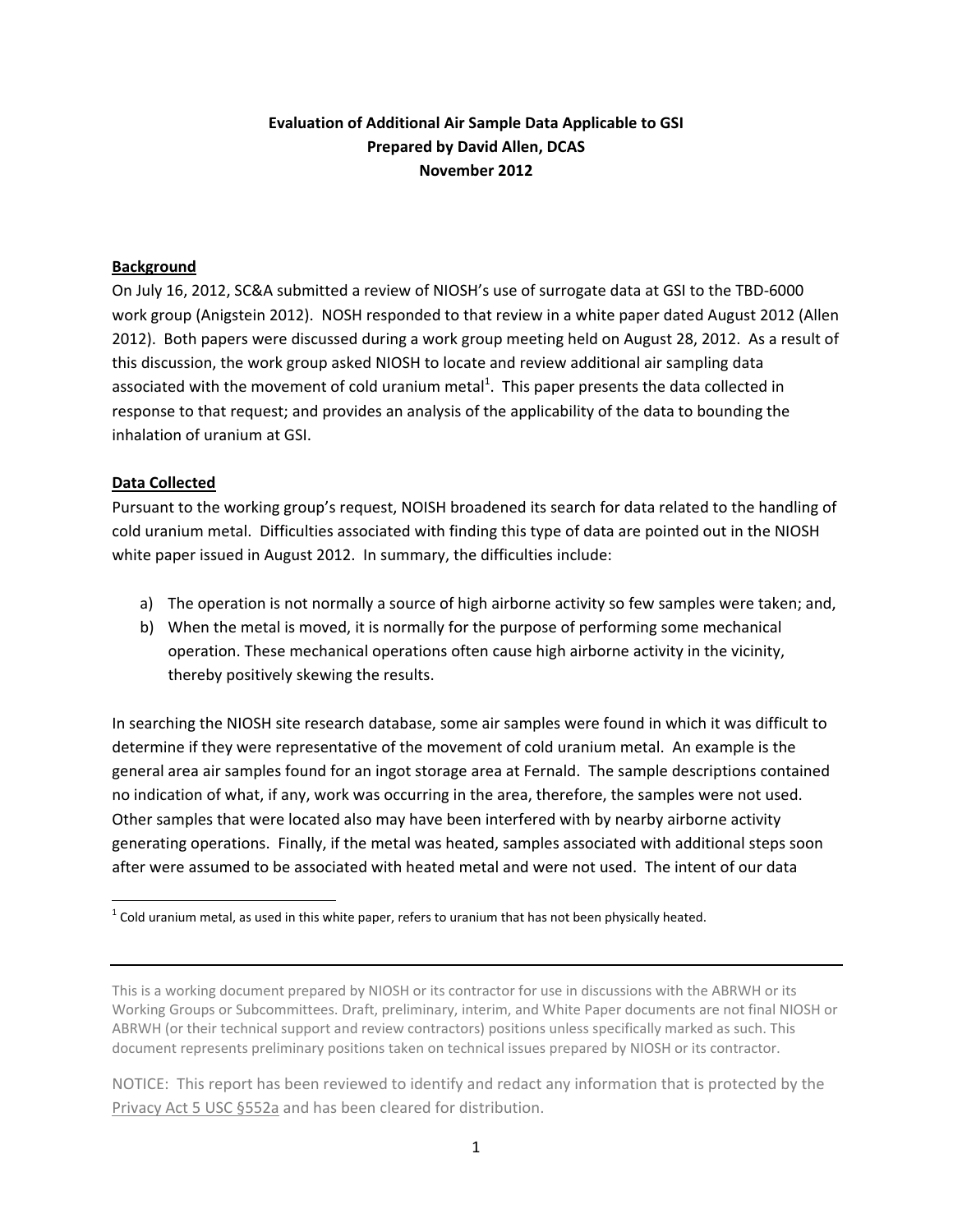search was to find samples related to handling cold uranium metal and elevated temperatures can have a great effect on the production of oxides on the surface. An example of this can be seen at the Weldon Springs Site. In an outgassing procedure, 60 slugs were loaded into wire baskets and 8 baskets were loaded into a "boat" which was placed into a furnace. When the slugs were placed in the basket, the airborne level was 25 dpm/m<sup>3</sup>. When the slugs came out of the furnace, they had to be handled to read the numbers stamped in the slug. The measured airborne level from this handling operation was 1530  $dpm/m<sup>3</sup>$ .

 As a result of the expanded data search, a few additional samples were, however, located that have little or no influence from nearby operations. The samples include data collected at several facilities and cover the years 1956 through 1968. The data also cover operations involving four forms of uranium metal: slugs, derbies, billets and dingots.

### **Forms of Uranium**

 Slugs were typically 8 inches long and approximately 1 inch diameter weighing approximately 4 pounds. They were intended to be used as fuel in plutonium production reactors. Operations associated with the selected samples primarily involved moving slugs into or out of a container.

 Derbies are approximately 12 inches in diameter and 4 inches high weighing approximately 300 pounds. They are created by a thermite process used to reduce uranium tetrafluoride to uranium metal. Once produced, the derby has to be "broken out" of a reduction pot and the excess magnesium fluoride cleaned off by mechanical means. The operations found associated with derbies include breaking the derby out of the pot, cleaning the magnesium fluoride from the derby and removing the derby from the table. The airborne contamination results in these steps may be interfered with by the mechanical removal of the derby from the pot and the mechanical removal of the magnesium fluoride from the derby. However, most of the dust created in those operations is from magnesium fluoride and though it is contaminated with uranium, the concentration is low and so the interference should be small.

 A billet is a generic metallurgical term used to describe a semi‐finished piece of metal. In uranium fuel fabrication, it is a piece of uranium metal that was originally cast into an ingot and rolled into a smaller dimension using a blooming mill. The billet would later be further rolled to a finished product using a rolling mill. The billets associated with the data found for this report were approximately 7 inches in diameter and 20 inches long. This would result in a billet weighing approximately 525 pounds.

 This is a working document prepared by NIOSH or its contractor for use in discussions with the ABRWH or its Working Groups or Subcommittees. Draft, preliminary, interim, and White Paper documents are not final NIOSH or ABRWH (or their technical support and review contractors) positions unless specifically marked as such. This document represents preliminary positions taken on technical issues prepared by NIOSH or its contractor.

 NOTICE: This report has been reviewed to identify and redact any information that is protected by the Privacy Act 5 USC §552a and has been cleared for distribution.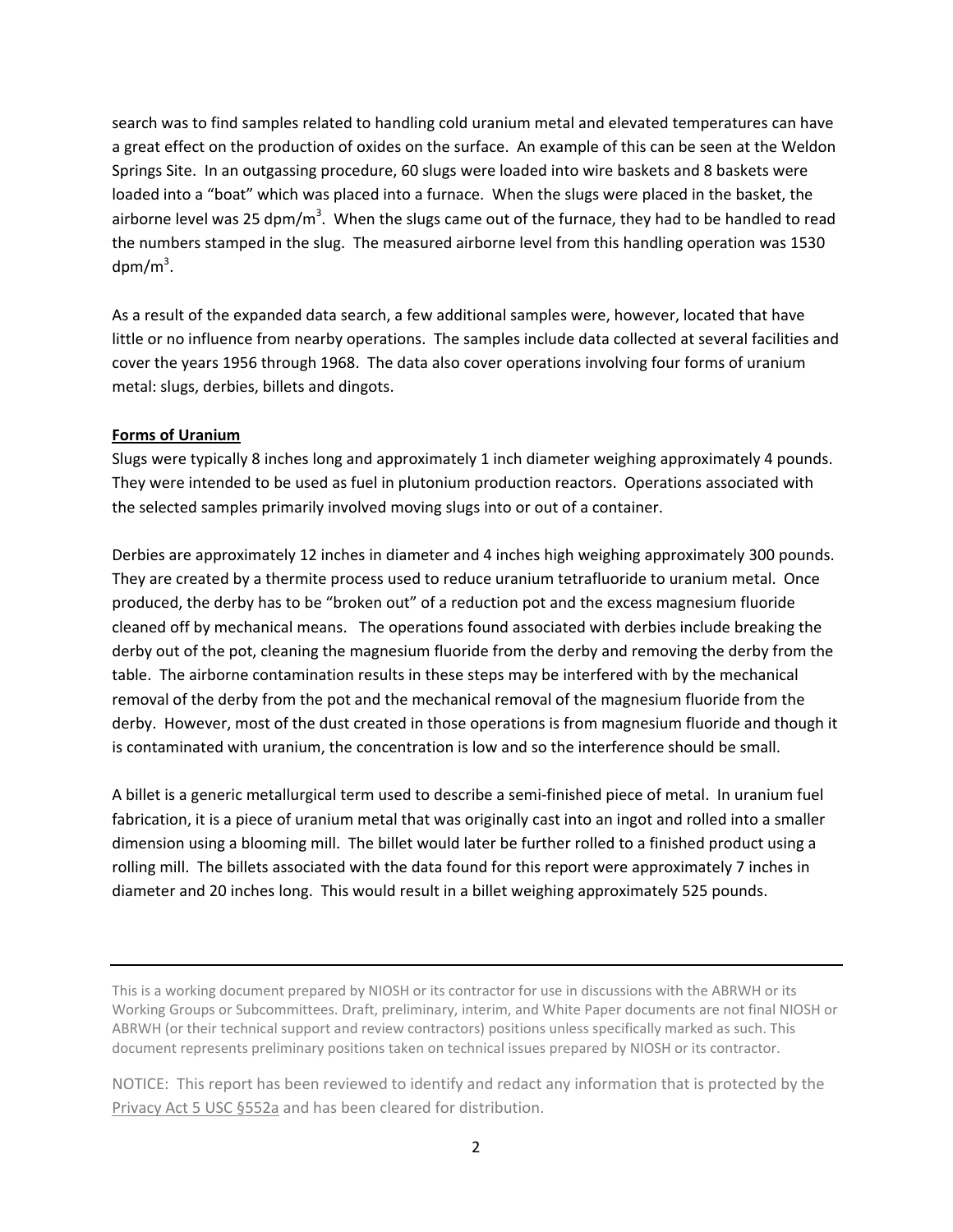A dingot (direct ingot) is a term used at Mallinckrodt to describe an ingot made directly from the metal reduction process. The alternative procedure was to remelt several derbies and cast them into ingots. The dingot is approximately 18 inches in diameter and 18 inches long weighing approximately 3300 pounds.

# **Analysis of Samples**

 Air samples were found related to handling cold uranium metal in each of the four forms described above. The sample results, along with the form associated with the sample, are provided in Attachment 1. Figure 1 graphically depicts the average airborne value associated with handling each form of uranium.





 The figure is arranged from left to right by the weight associated with each form of metal. No specific pattern can be seen that would indicate one form of metal creates higher airborne activity than another. Although it would seem intuitive that a large metal object would create more airborne activity than a small one, as shown in Figure 2, the data indicate the opposite. In Figure 2, the average airborne activity from handling each form of metal is normalized to the weight of the object.

 This is a working document prepared by NIOSH or its contractor for use in discussions with the ABRWH or its Working Groups or Subcommittees. Draft, preliminary, interim, and White Paper documents are not final NIOSH or ABRWH (or their technical support and review contractors) positions unless specifically marked as such. This document represents preliminary positions taken on technical issues prepared by NIOSH or its contractor.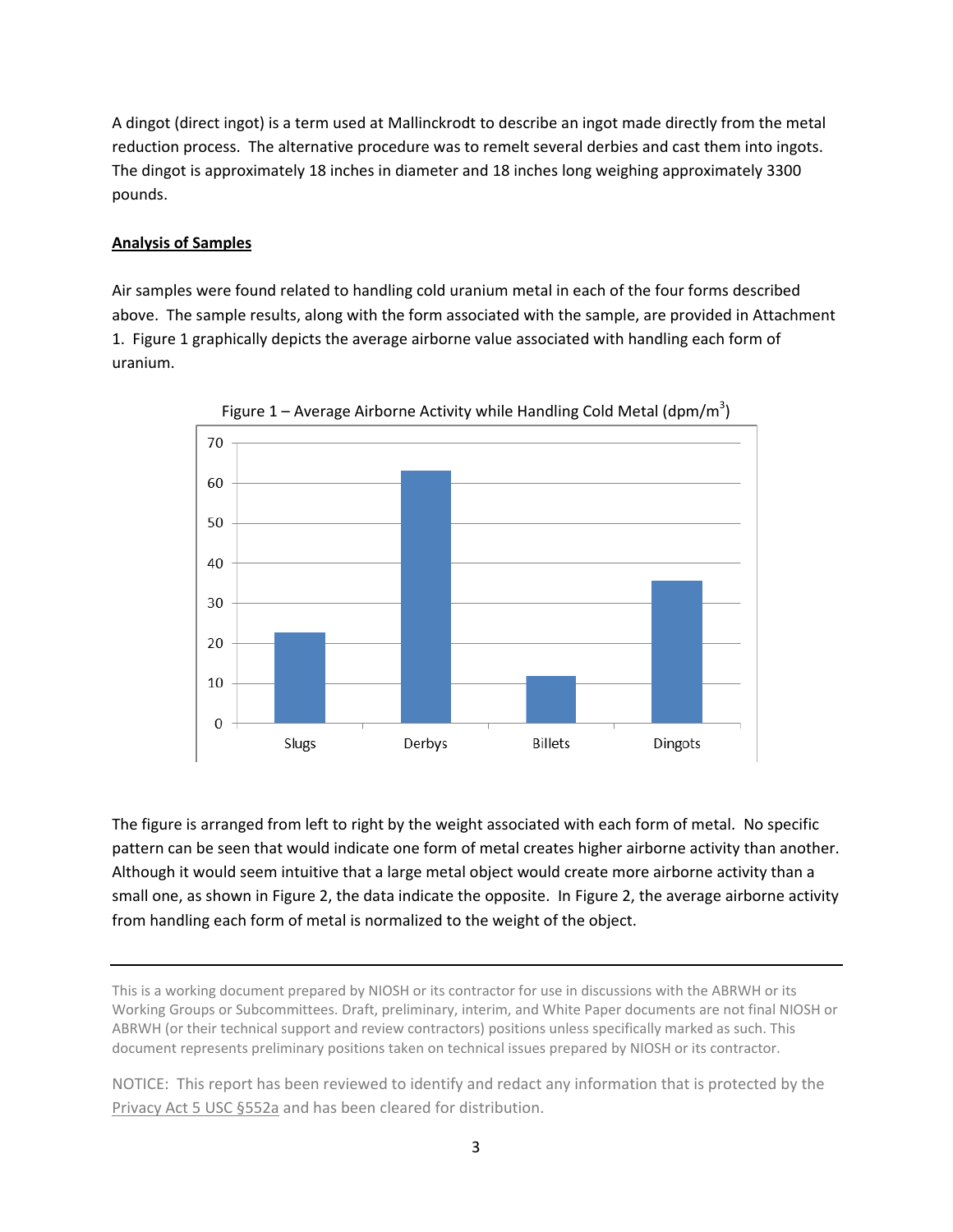

Figure 2 – Average Airborne Activity Created per Pound (dpm/m $3/$ pound)

 The figure shows clearly that more airborne activity per unit mass is created from smaller objects than from larger ones. Given that only the loose surface activity contributes to the airborne levels, it would be more relevant to normalize the airborne activity on a surface area basis rather than a mass basis. Figure 3 provides the results of normalizing the data in this manner. This figure is the same as Figure 2 except that the average airborne activity is divided by the surface area in square centimeters rather than the weight.

 This is a working document prepared by NIOSH or its contractor for use in discussions with the ABRWH or its Working Groups or Subcommittees. Draft, preliminary, interim, and White Paper documents are not final NIOSH or ABRWH (or their technical support and review contractors) positions unless specifically marked as such. This document represents preliminary positions taken on technical issues prepared by NIOSH or its contractor.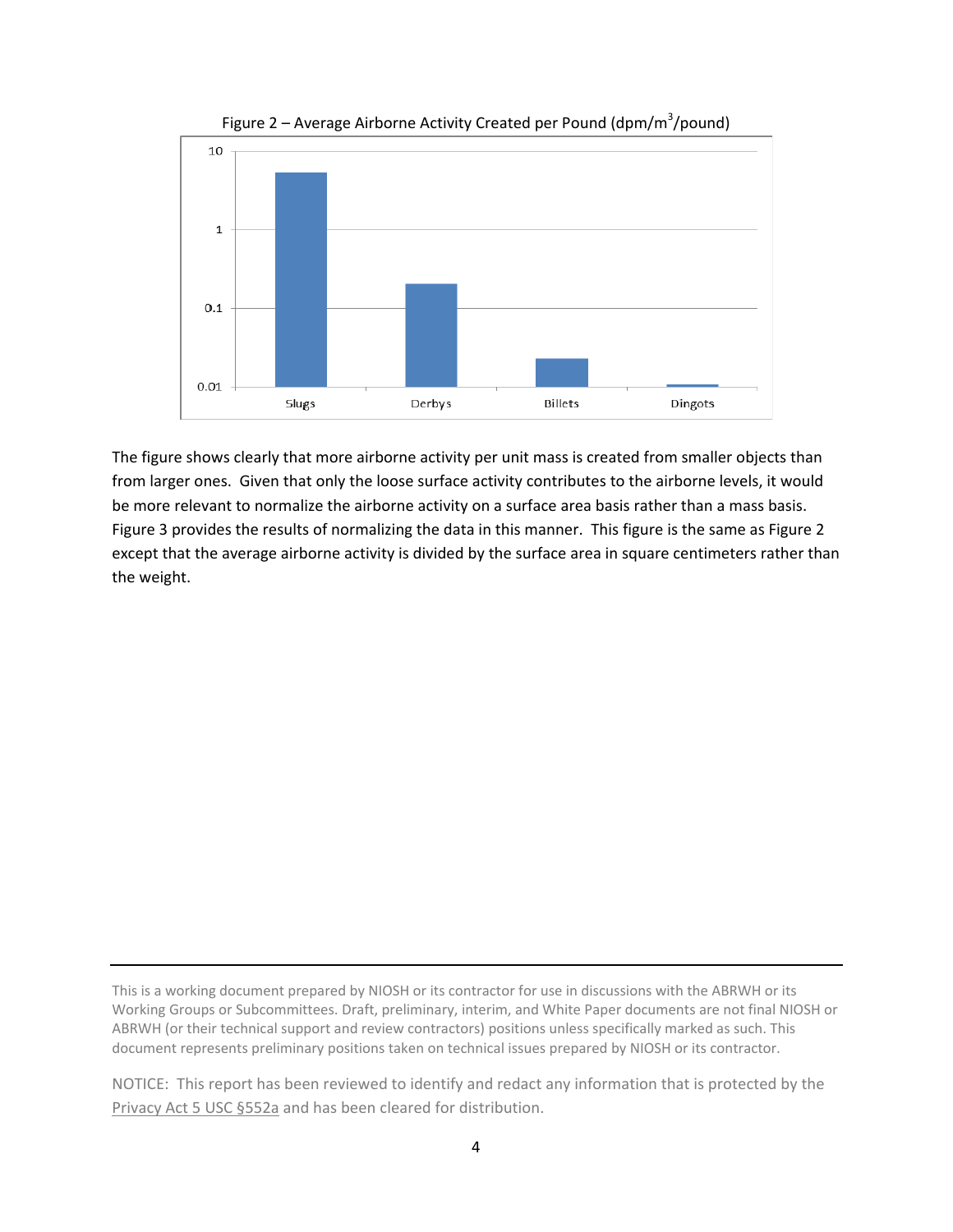

Figure 3 – Average Airborne Activity per Square Centimeter of Surface Area (dpm/m<sup>3</sup>/cm<sup>2</sup>)

 While Figure 3 shows that the airborne activity is indeed more closely related to surface area than weight, there is still a clear trend indicating that smaller objects produce higher levels of airborne activity per unit of surface area.

 This trend can be explained by considering that airborne activity is not solely related to the amount of oxide contamination on the surface of the metal. It is also necessary to have some force to dislodge the contamination and suspend it into the air. When handling cold uranium metal, that force will be associated with the mechanism used to move the metal. Movement of a four pound slug is most often accomplished by hand. A hand can easily wrap around a one inch diameter rod and can easily cover about half of the eight inch length. Thus, approximately half of the surface area of the slug could be disturbed by moving the slug. A dingot on the other hand weighs 3300 pounds and will not be moved by hand. The use of a chain hoist or fork truck or other means would have to be employed. If a one inch thick chain is wrapped around an eighteen inch diameter dingot, it would cover less than 4% of the surface area of the dingot. While a single chain may not be employed, it is very likely that whatever means is used, a small fraction of the surface area would be disturbed. So, it is possible that a larger fraction of the surface area of small objects is disturbed when compared to larger objects.

 This is a working document prepared by NIOSH or its contractor for use in discussions with the ABRWH or its Working Groups or Subcommittees. Draft, preliminary, interim, and White Paper documents are not final NIOSH or ABRWH (or their technical support and review contractors) positions unless specifically marked as such. This document represents preliminary positions taken on technical issues prepared by NIOSH or its contractor.

 NOTICE: This report has been reviewed to identify and redact any information that is protected by the Privacy Act 5 USC §552a and has been cleared for distribution.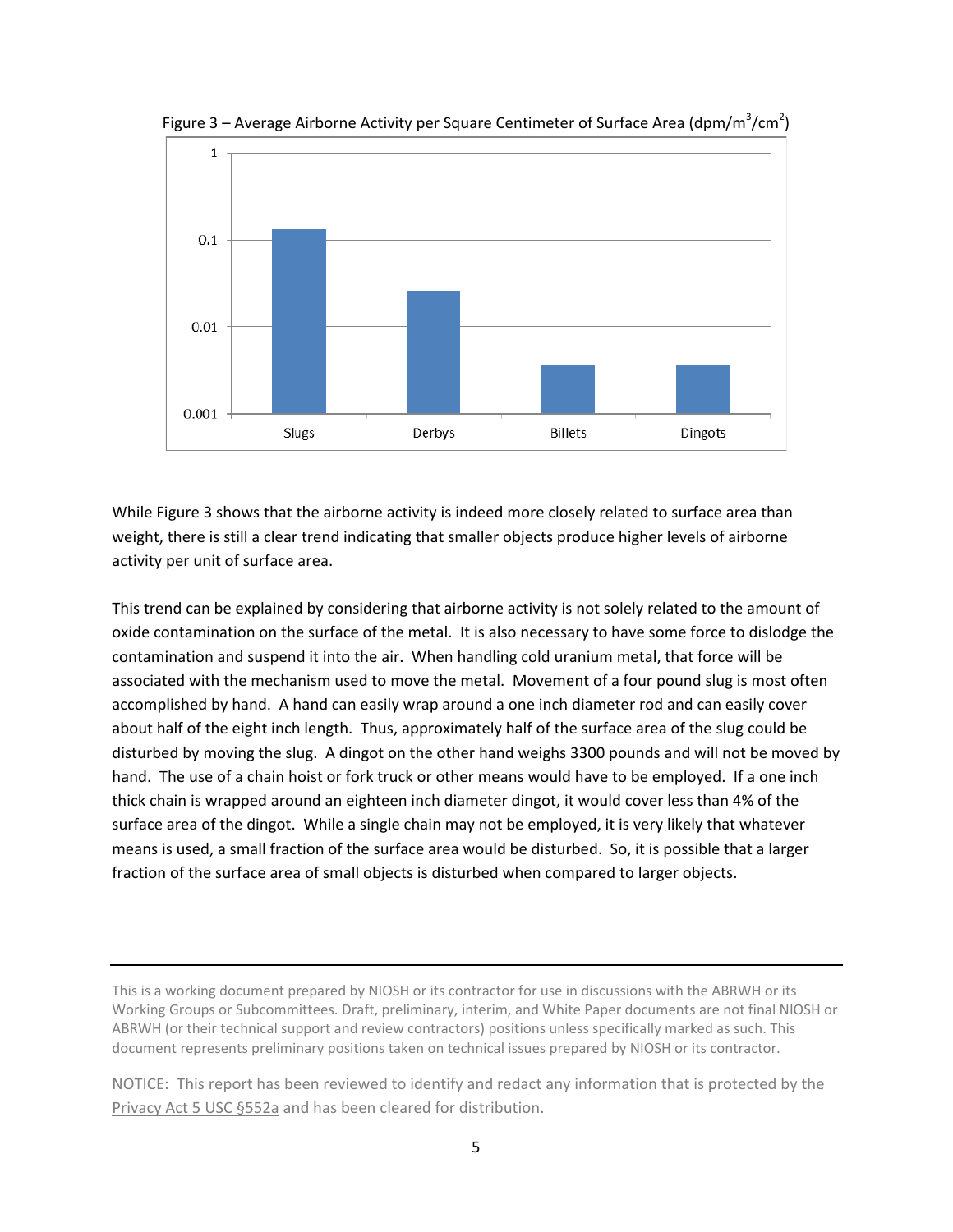While this may explain why more airborne contamination per unit surface area is created from small objects, it is also true that large objects contain more surface area overall. Given these two competing concepts, it is not obvious which form of metal will create more airborne contamination. Based on Figure 1, it appears as though the size of object being handled is not related to the amount of airborne contamination created. From Figures 2 and 3, it also appears that the airborne contamination created from the movement of cold uranium metal is independent of weight and surface area. Based on the data reviewed, however, the levels of airborne activity are relatively low and are can be represented by a fairly consistent quantity regardless of the form of the metal. Therefore, to establish the range of exposures associated with the movement of cold uranium metal, all the data in Table 1 were combined into a single distribution of airborne activity.

 Attachment 1 contains the results for the samples utilized in this report. The attachment includes the Site Research Database document number and page number where the sample was located. It also includes the site from which the samples were collected as well as the type of metal and the date the sample was collected. A few of the values are listed as "nd" which represents a "none detectable" sample.

 The samples were analyzed assuming they can be represented as a lognormal distribution. The resulting distribution has a geometric mean of 21.2 dpm/m<sup>3</sup> with a geometric standard deviation of 2.6. This distribution results in a 95<sup>th</sup> percentile value of 104 dpm/m<sup>3</sup>. This is the value NIOSH intends to use for the assessment of inhalation exposure to uranium at GSI.

## **Surrogate Data Analysis**

Below is a comparison of the proposed approach to the Board's surrogate data criteria.

### **Hierarchy of Data**

 As discussed in the NIOSH white paper from August 2012, the only data available at GSI is FUSRAP data from 1993 and the use of the surrogate data presented in this paper would represent less uncertainty than back extrapolating the FUSRAP data over a 40 year period.

 SC&A also pointed out in its review that appropriate adjustments to the TBD‐6000 data were not made. NIOSH believes the intent of that statement in the surrogate data criteria is intended to apply to adjustments necessary to make the data applicable to the site. This is not to be confused with other parameters used to estimate intakes from the data such as exposure time. Those parameters would be

 This is a working document prepared by NIOSH or its contractor for use in discussions with the ABRWH or its Working Groups or Subcommittees. Draft, preliminary, interim, and White Paper documents are not final NIOSH or ABRWH (or their technical support and review contractors) positions unless specifically marked as such. This document represents preliminary positions taken on technical issues prepared by NIOSH or its contractor.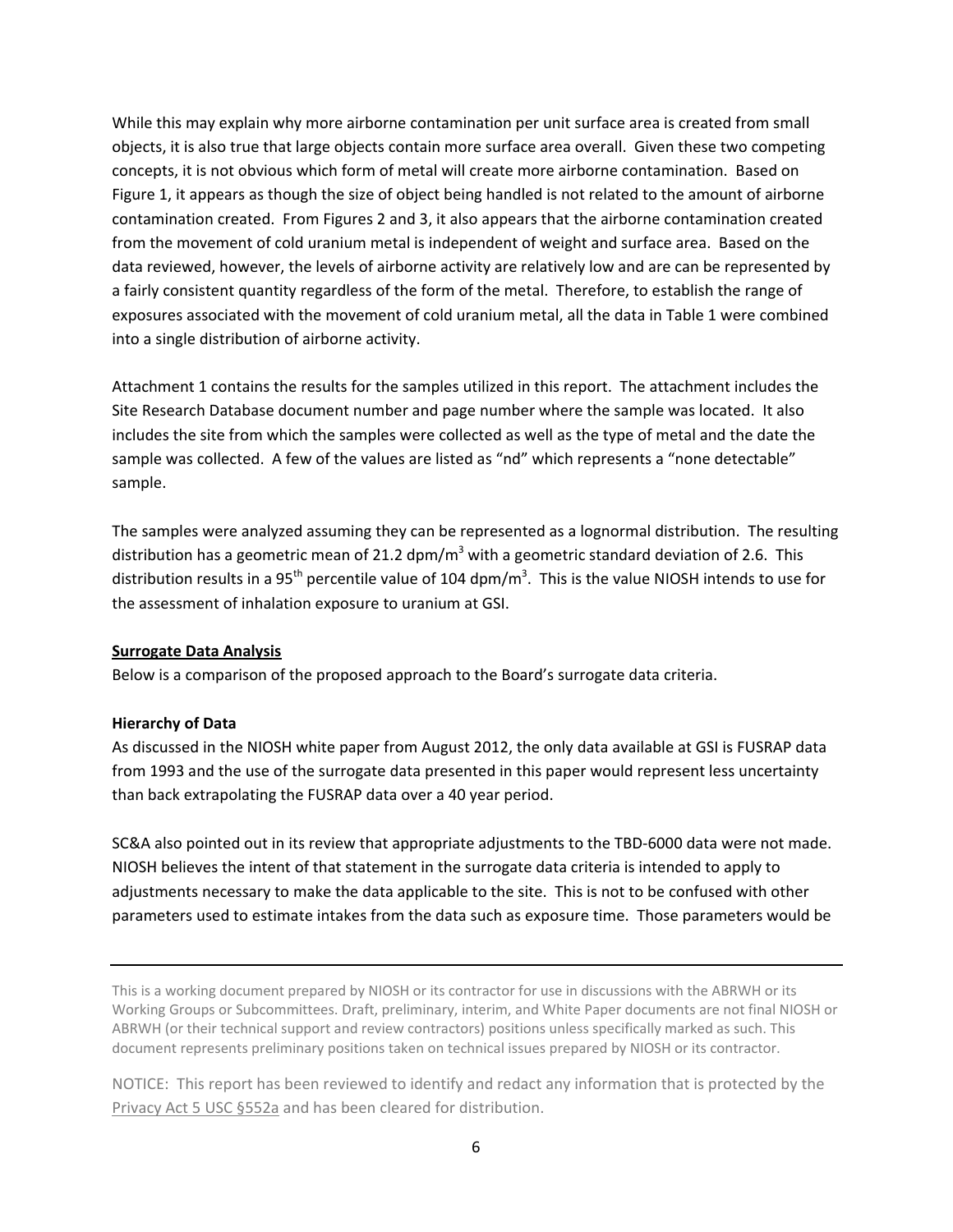used even on measurements take at the site. They are therefore, not related to surrogate data. While it is agreed those parameters are subject to review, NIOSH disagrees that the surrogate data criteria would be relevant in that review.

#### **Exclusivity**

 This criterion requires that the use of surrogate data be stringently justified. SC&A pointed out in its review that the use was not justified in Appendix BB. NIOSH agreed in the white paper dated August 2012 and intends to include justification made here in the next revision to Appendix BB.

### **Site or Process Similarities**

 The airborne creating operations at GSI consisted only of the movement of cold uranium metal. The air sample results presented in this white paper consists of the movement of cold uranium metal in various forms with no or little interference from nearby operations. The various forms require different means of moving the metal. As discussed in this paper, all forms and means of movement appear to result in similar results and the data can therefore be considered to be from a similar process regardless of the size and shape of metal moved at GSI.

#### **Temporal Considerations**

 No special controls or means of handling the uranium metal have ever been reported at GSI. Therefore the airborne activity at GSI is associated with the physical characteristics of uranium metal which doesn't change over time and no temporal considerations are relevant. However, the data was collected between 1956 and 1968 which is relatively contemporaneous to the GSI uranium work.

#### **Plausibility**

 The data used was collected while moving cold uranium metal. The analysis in this paper indicates the results are relatively consistent regardless of size and shape of the metal or the means of movement. The data then represent real measurements associated with conducting comparable tasks on comparable material. Thus, the value is considered plausible.

#### **Conclusion**

 NIOSH was able to find 37 air samples applicable to the movement of cold uranium metal. The results were consistent across various sizes and shapes of uranium as well as several sites and years. The 95<sup>th</sup> percentile of the data resulted in an airborne contamination value of 104 dpm/m<sup>3</sup> which is what NIOSH intends to use at GSI.

 This is a working document prepared by NIOSH or its contractor for use in discussions with the ABRWH or its Working Groups or Subcommittees. Draft, preliminary, interim, and White Paper documents are not final NIOSH or ABRWH (or their technical support and review contractors) positions unless specifically marked as such. This document represents preliminary positions taken on technical issues prepared by NIOSH or its contractor.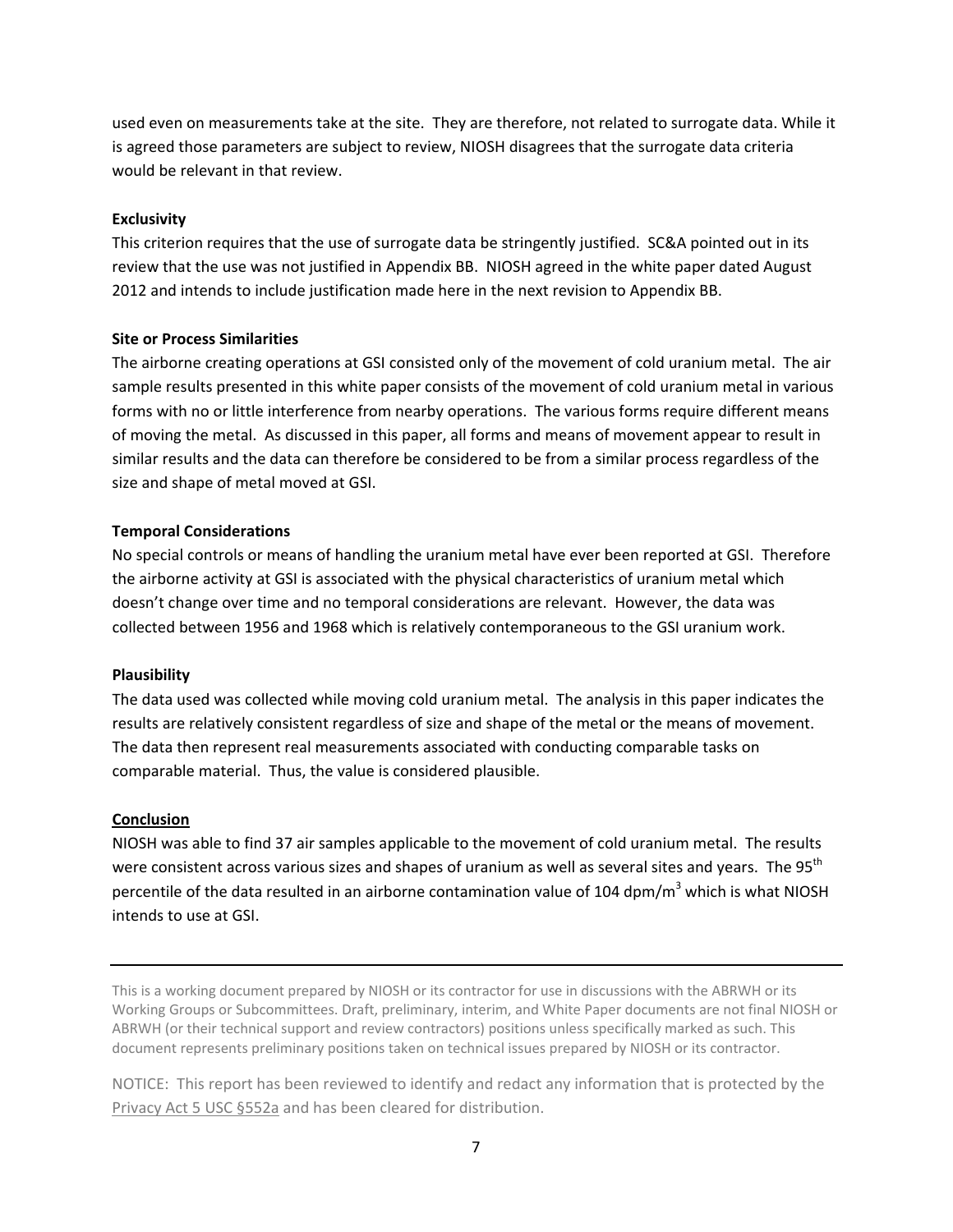### References

 Allen, D. 2012. "Use of Surrogate Data at GSI: Response to SC&A Review Dated July 16, 2012." http://www.cdc.gov/niosh/ocas/pdfs/dps/dc‐gsisd‐0812.pdf.

 Anigstein, R. 2012. "Review of the Use of Surrogate Data for Estimating Intakes of Uranium at General Steel Industries." http://www.cdc.gov/niosh/ocas/pdfs/abrwh/scarpts/sca-gsisd-r0.pdf.

 This is a working document prepared by NIOSH or its contractor for use in discussions with the ABRWH or its Working Groups or Subcommittees. Draft, preliminary, interim, and White Paper documents are not final NIOSH or ABRWH (or their technical support and review contractors) positions unless specifically marked as such. This document represents preliminary positions taken on technical issues prepared by NIOSH or its contractor.

 NOTICE: This report has been reviewed to identify and redact any information that is protected by the Privacy Act 5 USC §552a and has been cleared for distribution.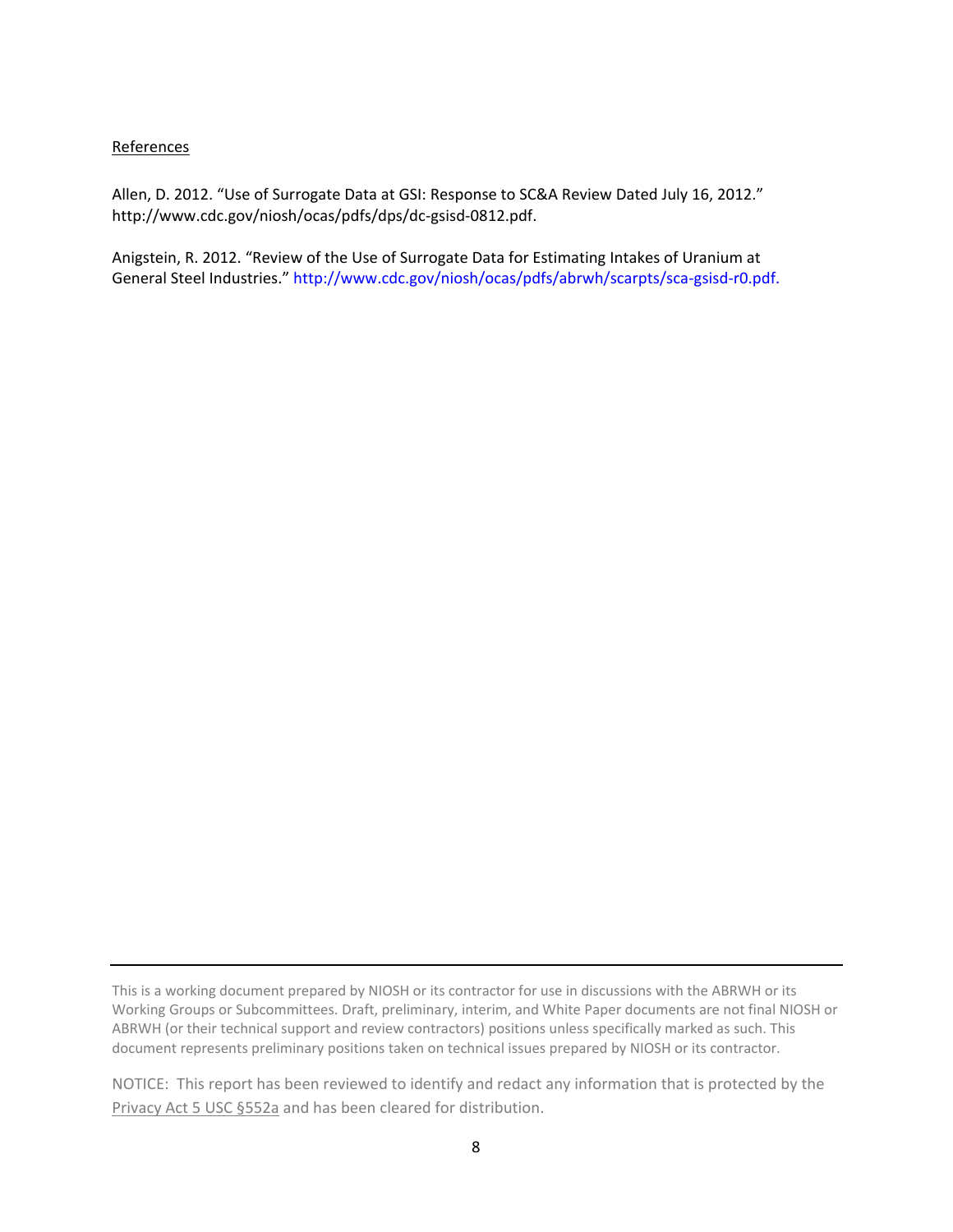| SRDB# | Pg#            | Activity              | Site         | type    | Date      |
|-------|----------------|-----------------------|--------------|---------|-----------|
|       |                | (dpm/m <sup>3</sup> ) |              |         |           |
| 10634 | 11             | 9                     | Leblond      | billets | 8/22/1961 |
| 10634 | 11             | nd                    | Leblond      | billets | 8/22/1961 |
| 10634 | 11             | nd                    | Leblond      | billets | 8/22/1961 |
| 10634 | 11             | 15                    | Leblond      | billets | 8/22/1961 |
| 10634 | 11             | nd                    | Leblond      | billets | 8/22/1961 |
| 10634 | 11             | nd                    | Leblond      | billets | 8/22/1961 |
| 43252 | $\overline{2}$ | 24                    | Chambersburg | slugs   | 3/21/1957 |
| 43252 | $\overline{2}$ | 5                     | Chambersburg | slugs   | 3/21/1957 |
| 43252 | $\overline{2}$ | 28                    | Chambersburg | slugs   | 3/21/1957 |
| 98533 | 129            | 53                    | Tocco        | slugs   | 2/16/1968 |
| 98533 | 129            | 22                    | Tocco        | slugs   | 2/16/1968 |
| 98533 | 124            | 5                     | Tocco        | slugs   | 6/6/1968  |
| 98533 | 124            | 37                    | Tocco        | slugs   | 6/6/1968  |
| 98533 | 124            | 5                     | Tocco        | slugs   | 6/6/1968  |
| 98533 | 124            | 24                    | Tocco        | slugs   | 6/6/1968  |
| 98533 | 124            | nd                    | Tocco        | slugs   | 6/6/1968  |
| 98533 | 124            | 19                    | Tocco        | slugs   | 6/6/1968  |
| 34390 | $\overline{2}$ | 45 (1)                | Fernald      | derby   | 8/19/1963 |

Attachment 1 – Airborne Activity Samples

 This is a working document prepared by NIOSH or its contractor for use in discussions with the ABRWH or its Working Groups or Subcommittees. Draft, preliminary, interim, and White Paper documents are not final NIOSH or ABRWH (or their technical support and review contractors) positions unless specifically marked as such. This document represents preliminary positions taken on technical issues prepared by NIOSH or its contractor.